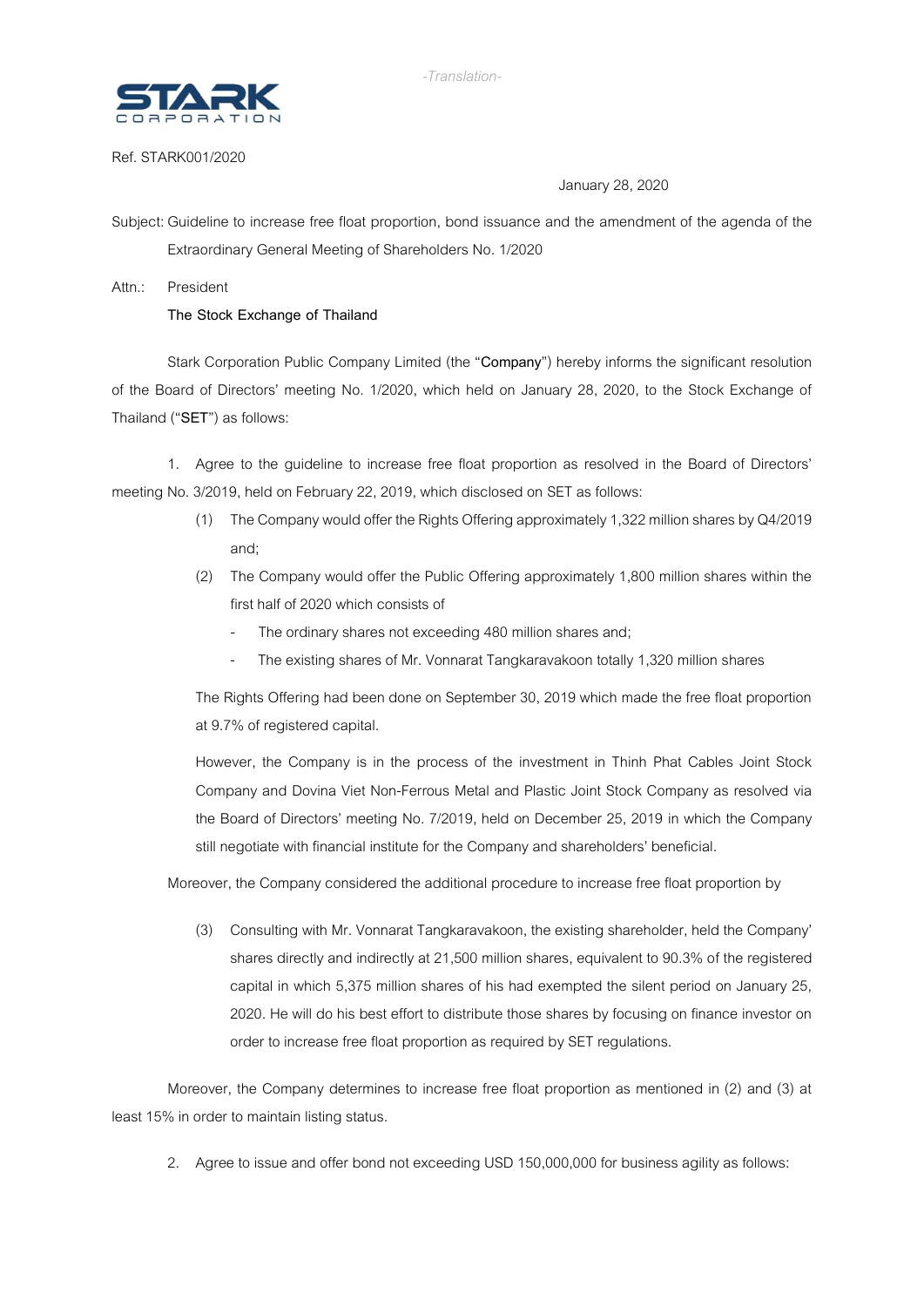

- (1) Approval on the issuance and offer bond as mentioned in Securities and Exchange Act B.E.2535 (including debenture, short-term debenture and short-term note) in fully amount or by project depended on its necessary, but not exceeding USD 150,000,000 with following conditions;
	- Type of bonds: secured/unsecured bond, junior/senior bond, convertible/unconvertible bond
	- Status: mentioned/unmentioned agent
	- Currency: Baht or other currency equivalent to Baht with current exchange rate
	- Value: not exceeding USD 150,000,000. The maximum principle that the Company could offer shall be the principle of unredeemed bond
	- Offering method: offer to general investor, major investor and/or Thai and/or international financial institute as prescribe by SEC and/or SET and/or other regulations that applied during the period of bond.

For the type, amount, value, period, interest rate, price per unit, offering period, offering method, bond allocation, condition and other related information of bond will be under the Board of Directors or authorized person to proceed as appropriate.

- (2) Authorized the Board of Directors or directors or authorized person to proceed bond offering and consider the type, amount, value, period, interest rate, price per unit, offering period, offering method, bond allocation, condition and other related information of bond as appropriate, including, elect Financial Advisor, bond offering consultant, apply for Company's credit rating, authorized agents and bond registrar. The authorized person could sign with or without the Company's stamp, negotiate and submit information to SEC and Bank of Thailand. SET and ThaiBMA or any related organizations.
- 3. The Board of Directors meeting No. 1/2020 on January 28, 2020 resolved to approve the change of the agenda of the Extraordinary General Meeting of Shareholders No. 1/2020 as follows:
- Agenda Item 1 To consider approving the Minutes of the Extraordinary General Meeting of Shareholders No. 3/2019;
- Agenda Item 2 To consider approving the acquisition of shares in Thinh Phat Cables Joint Stock Company and Dong Viet Non-Ferrous Metal And Plastic Joint Stock Company, incorporated under the laws of the Socialist Republic of Vietnam, including the execution of other arrangements, contracts and documents relating to such Share Purchase Agreement, which constitutes a transaction on acquisition of assets;